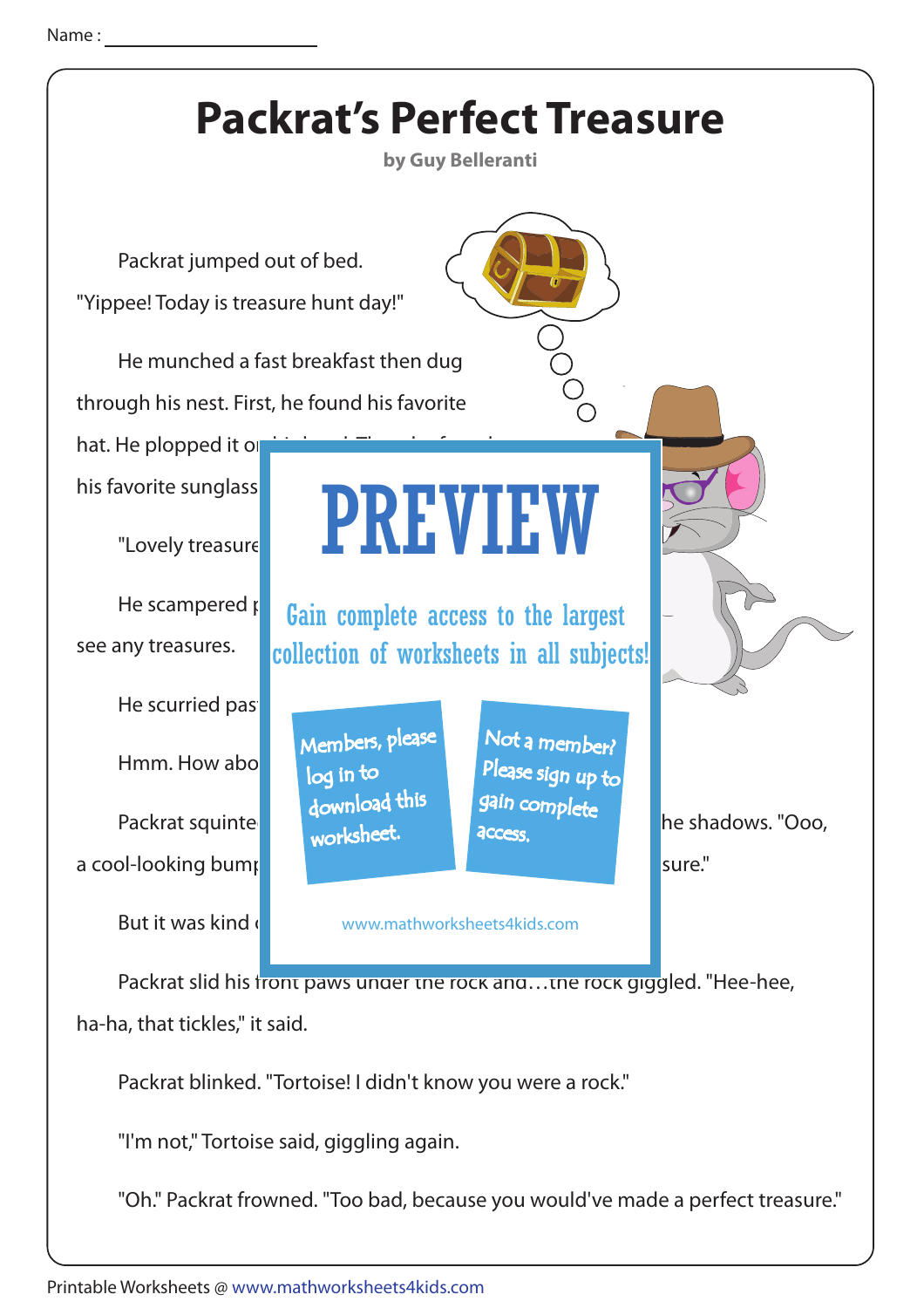"Maybe you can find a perfect treasure if you keep searching," Tortoise suggested. "I'll be happy to help. I've never hunted for treasure before"

"Let's go!"

So go they did. But not fast because Tortoise had only one speed. SLOW.

 They passed several big boulders and tall saguaro cacti with arms but saw nothing that looked like a treasure.



"Let's go!"

 So go they did. But not fast because Tarantula and Tortoise had only one speed. The same speed. SLOW.

 They passed more cacti, more boulders, more shrubs and more trees, but saw nothing that looked like a treasure.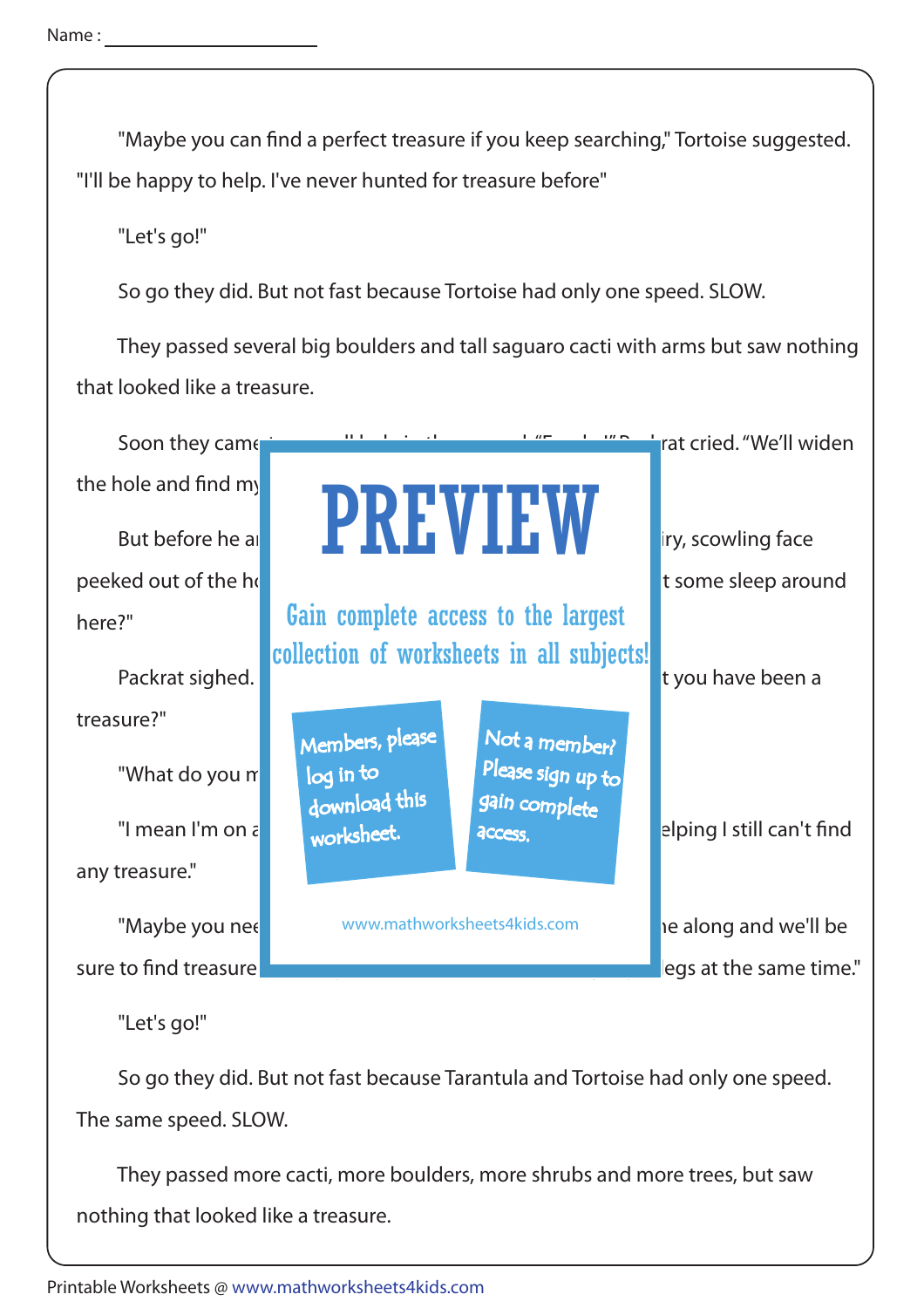Then, they felt a gust of wind. And behind the wind was more wind in the shape of a swirling dust devil.

 "I bet my treasure's in the middle of that," Packrat yelled. "Let's duck behind this bush until it spins to a stop."

They didn't have long to wait. For out of the settling dust stepped…

"Roadrunner!" Tortoise gasped.

"What a strange

something about a  $t$ 

hunt! Wah-wah-wah

cry all your tears out



Packrat drank from the bottle. Then he drank some more. And some more.

 "Oh no," Tortoise said. "Packrat's really upset. He's going to drink so much he'll turn into a hairy water balloon and pop!"

 But Packrat didn't pop. He handed the water bottle back to Roadrunner and smiled. "Thank you, Roadrunner. Thank you everyone. That much needed moisture got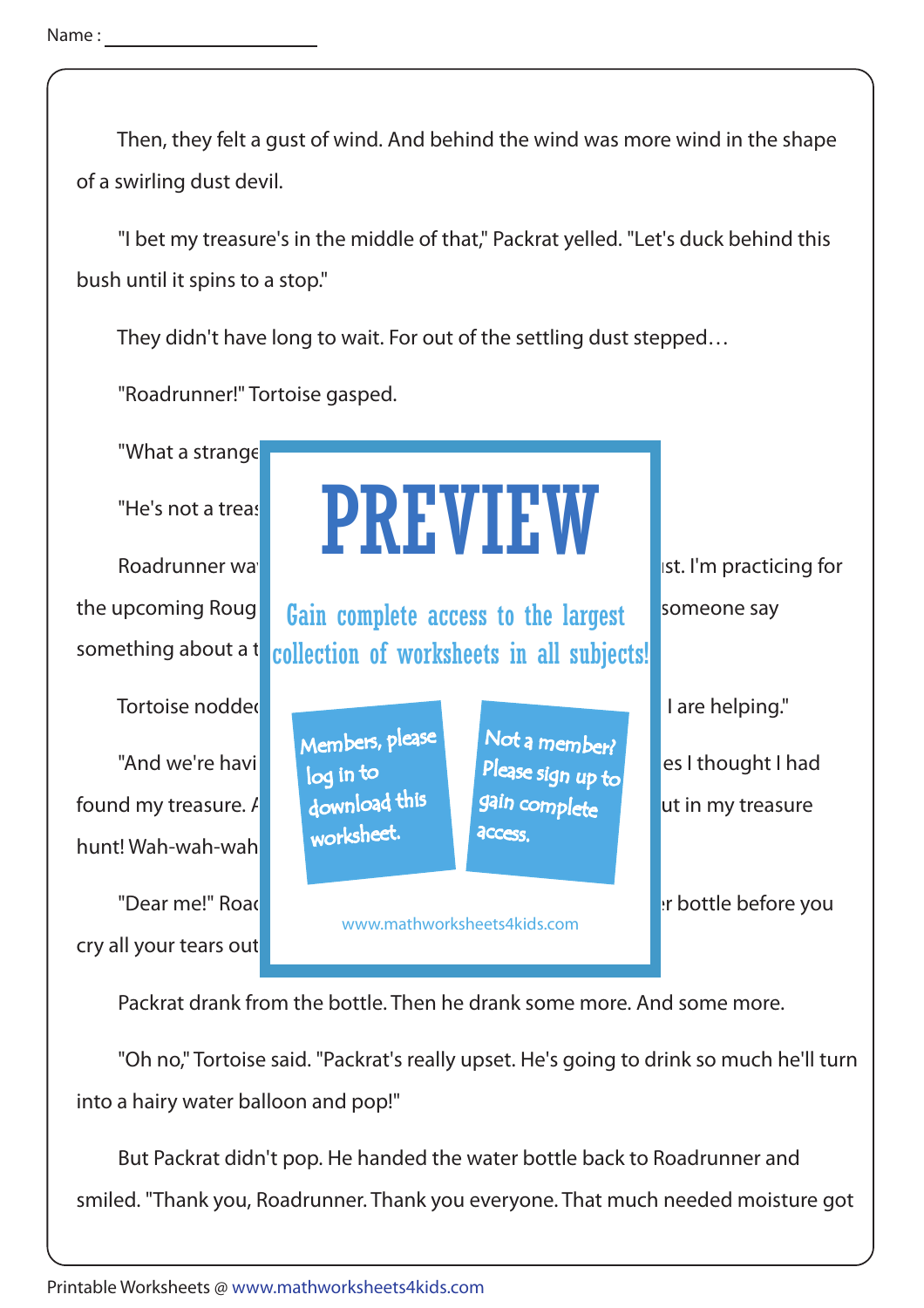my brain working right again. I've realized I have found my perfect treasure. Three perfect treasures, in fact."

"You have?" asked Tortoise.

"What are they?" Tarantula asked.

"Tell us quick," added Roadrunner.

"Friends," Packrat said. "Friends like you, Tortoise, and you, Tarantula, who helped

me search. And a friend like you, Roadrunner, who gave me water so I wouldn't dry up and blow away in the wind. Friends like  $\blacksquare$  wind. Friends like you three are three are three are three are t

PREVIEW Gain complete access to the largest collection of worksheets in all subjects!

Members, please download this worksheet. log in to

Not a member? gain complete Please sign up to **access** 

www.mathworksheets4kids.com

**Originally published by Knowonder in November 2011.**

Printable Worksheets @ www.mathworksheets4kids.com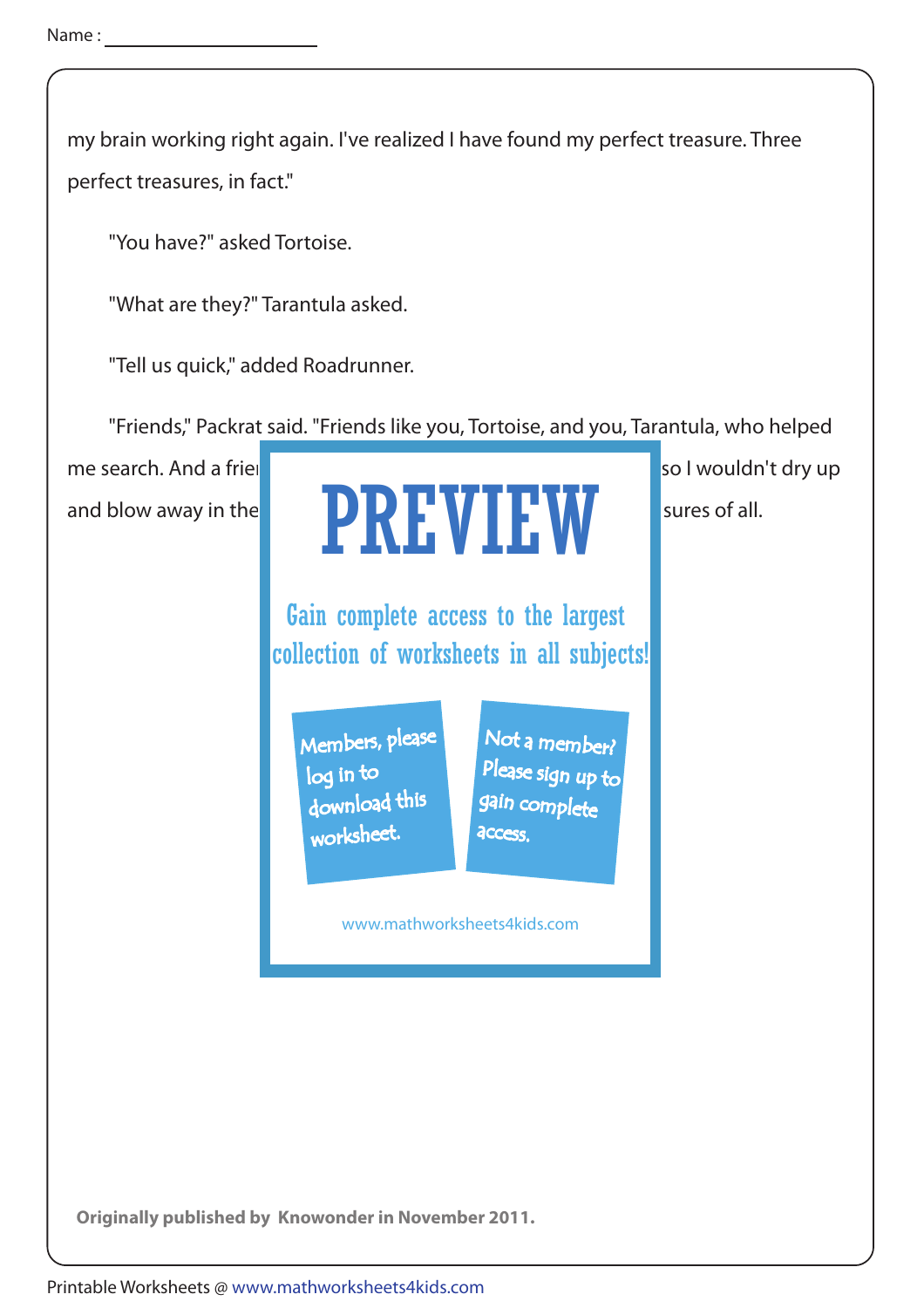## 2) Why did the writer specially choose to introduce the three friends in the story? 1) What lesson do we learn from Packrat's treasure-hunt story? a) We sometimes forget to experience the treasure we have and chase other big ones which don't exist. c) People should never be content about their current possessions. d) Life is an endless journey and the search for good never stops. b) We must always strive for better things in life no matter how happy we are. 5) 'May be you can find a perfect treasure if you keep searching for it.' is taken from the text. What does the writer mean by this? 4) Do you think  $P_{\zeta}$ 3) Complete the w scam ered gi led scu ied **- - - Packrat's Perfect Treasure** PREVIEW www.mathworksheets4kids.com Members, please download this worksheet. log in to Not a member? gain complete Please sign up to **access** Gain complete access to the largest collection of worksheets in all subjects!